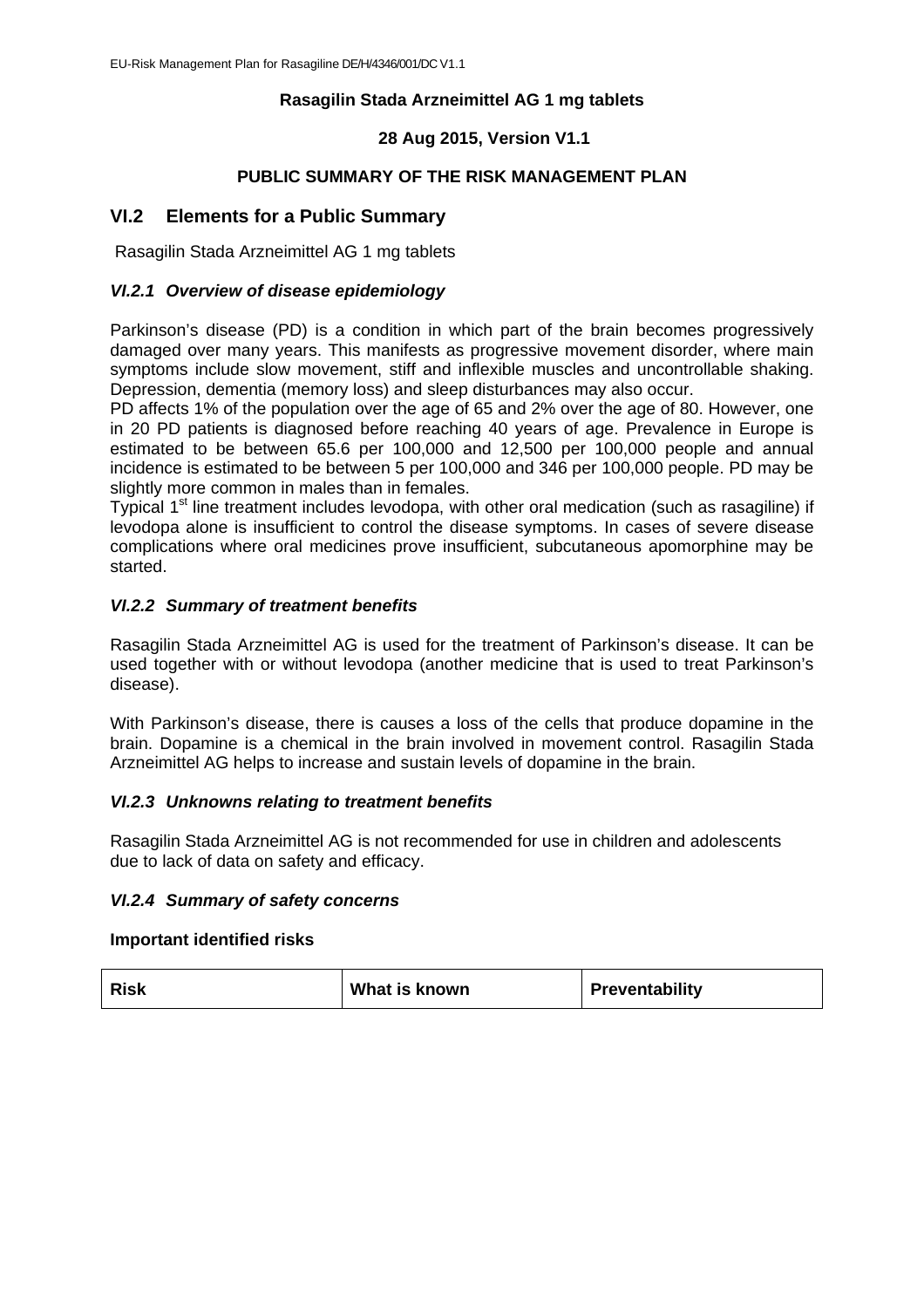| Head rush or dizzy spell<br>(Orthostatic hypotension) | Orthostatic hypotension<br>(head rush or dizzy spell), is<br>a rapid blood pressure fall<br>occurring when suddenly<br>standing up or stretching.<br>This adverse event occurred<br>in approx. 3.9% of patients<br>taking rasagiline compared to<br>0.8% in patients not taking<br>the drug.                                                                                                                                                                                                                                                                                      | Please tell your doctor<br>immediately if you suffer from<br>headache, fever, shortness<br>of breath and loss of<br>consciousness.<br>If you experience any side<br>effects, talk to your doctor or<br>pharmacist. This includes<br>any possible side effects not<br>listed in the package leaflet.                                                                                                      |
|-------------------------------------------------------|-----------------------------------------------------------------------------------------------------------------------------------------------------------------------------------------------------------------------------------------------------------------------------------------------------------------------------------------------------------------------------------------------------------------------------------------------------------------------------------------------------------------------------------------------------------------------------------|----------------------------------------------------------------------------------------------------------------------------------------------------------------------------------------------------------------------------------------------------------------------------------------------------------------------------------------------------------------------------------------------------------|
| Serotonin syndrome                                    | Serotonin syndrome is<br>caused by an excessive level<br>of chemical serotonin,<br>leading to a spectrum of<br>specific symptoms including<br>confusion, agitation and<br>headache. Symptoms may<br>range from barely perceptible<br>to fatal.                                                                                                                                                                                                                                                                                                                                    | Please tell your doctor<br>immediately if you suffer from<br>any of the following:<br>Agitation or restlessness<br>Confusion<br>$\bullet$<br>Rapid heart rate and<br>٠<br>high blood pressure<br><b>Dilated pupils</b><br>٠<br>Loss of muscle<br>coordination or twitching<br>muscles<br>Muscle rigidity<br>$\bullet$<br>Heavy sweating<br>Diarrhea<br>Headache<br>Shivering<br>$\bullet$<br>Goose bumps |
| Impulse control disorders                             | Impulse control disorder is a<br>psychiatric disorder which is<br>characterized by impulsivity.<br>Patients with an impulse<br>control disorder can't resist<br>the urge to do something<br>harmful to themselves or<br>others. Impulse control<br>disorders include addictions<br>to alcohol or drugs, eating<br>disorders, compulsive<br>gambling, paraphilias sexual<br>fantasies and behaviors<br>involving non-human objects,<br>suffering, humiliation or<br>children, compulsive hair<br>pulling, stealing, fire setting<br>and intermittent explosive<br>attacks of rage. | Tell your doctor immediately<br>if you suffer from changes in<br>your impulsivity or your urge.<br>If you experience any side<br>effects, talk to your doctor or<br>pharmacist. This includes<br>any possible side effects not<br>listed in the package leaflet.                                                                                                                                         |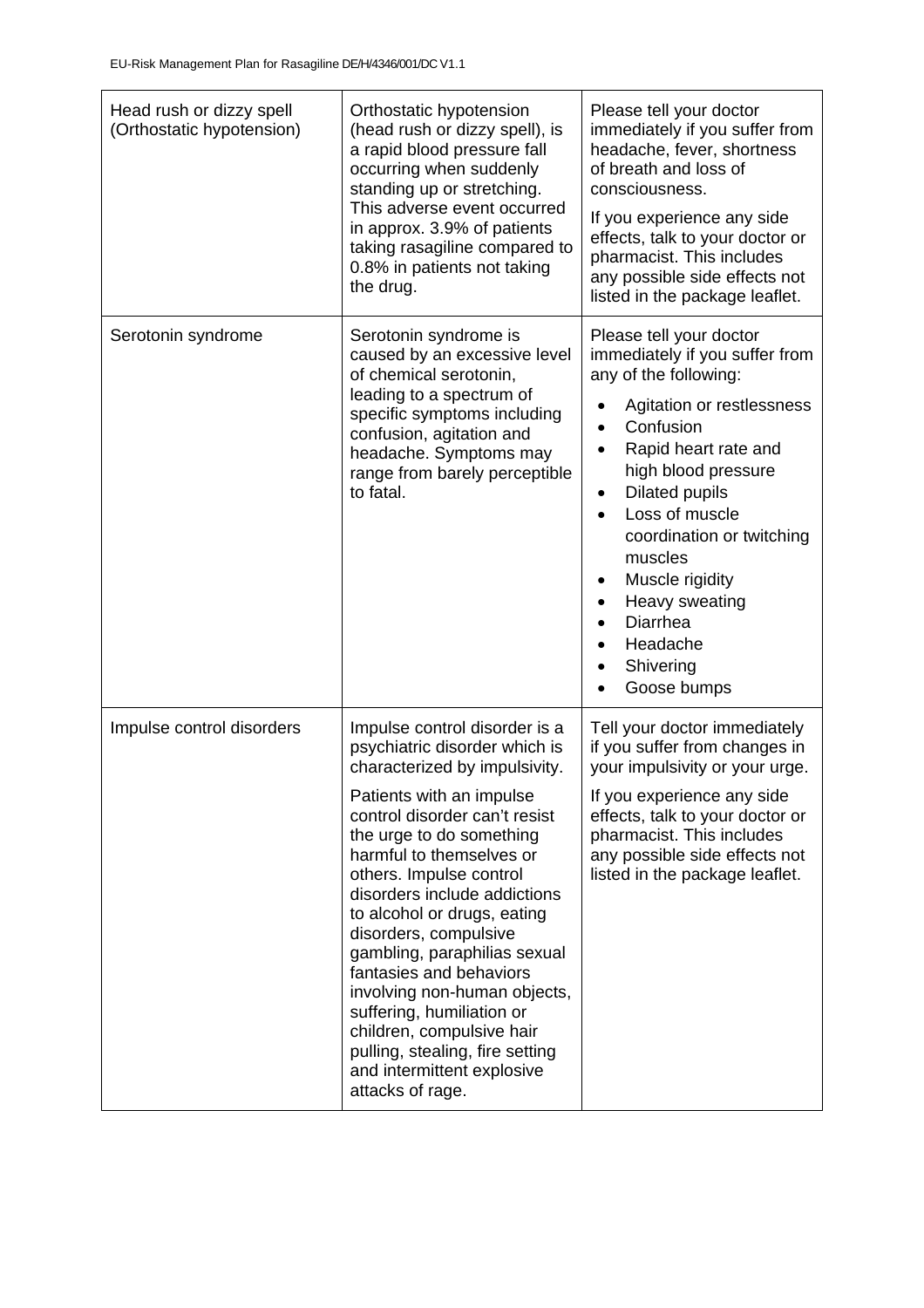| Simultaneous use with<br>antidepressants or other<br>drugs<br>(Concomitant use with<br>antidepressants (SSRI, SnRI,<br>tricyclic and tetracyclic<br>antidepressants), CYP1A2<br>inhibitors or MAO inhibitors) | Serious adverse reactions<br>(e.g. confusion, sleep,<br>dyspnea) disorder have been<br>reported with the<br>concomitant use of SSRIs<br>(e.g. citalopram, fluoxetine),<br>SNRIs (e.g. tapentadol),<br>tricyclic/tetracyclic<br>antidepressants (e.g.<br>amitriptyline, desipramine)<br>and MAO inhibitors (e.g.<br>moclobemide, selegiline). | Please inform your doctor<br>immediately about your co-<br>medication and any changes<br>in your co-medication.<br>If you experience any side<br>effects, talk to your doctor or<br>pharmacist. This includes<br>any possible side effects not<br>listed in the package leaflet. |
|---------------------------------------------------------------------------------------------------------------------------------------------------------------------------------------------------------------|----------------------------------------------------------------------------------------------------------------------------------------------------------------------------------------------------------------------------------------------------------------------------------------------------------------------------------------------|----------------------------------------------------------------------------------------------------------------------------------------------------------------------------------------------------------------------------------------------------------------------------------|
|---------------------------------------------------------------------------------------------------------------------------------------------------------------------------------------------------------------|----------------------------------------------------------------------------------------------------------------------------------------------------------------------------------------------------------------------------------------------------------------------------------------------------------------------------------------------|----------------------------------------------------------------------------------------------------------------------------------------------------------------------------------------------------------------------------------------------------------------------------------|

# **Important potential risks**

| <b>Risk</b>                                                                                                    | What is known (Including reason why it is considered a<br>potential risk)                                                                                                                                                                                                                                                                                                                                            |
|----------------------------------------------------------------------------------------------------------------|----------------------------------------------------------------------------------------------------------------------------------------------------------------------------------------------------------------------------------------------------------------------------------------------------------------------------------------------------------------------------------------------------------------------|
| High blood pressure<br>(Hypertension)                                                                          | In a dose escalation study in patients on chronic levodopa<br>therapy treated with 10 mg/day of rasagiline, there were<br>reports of cardiovascular undesirable reactions (including<br>hypertension and postural hypotension) which resolved<br>following treatment discontinuation.                                                                                                                                |
| Skin cancer<br>(Malignant Melanoma)                                                                            | During the clinical development program, the occurrence of<br>cases of melanoma prompted the consideration of a possible<br>association with rasagiline. The data collected suggests that<br>Parkinson's disease, and not any medicinal products in<br>particular, is associated with a higher risk of skin cancer (not<br>exclusively melanoma). Any suspicious skin lesion should be<br>evaluated by a specialist. |
| Simultaneous use with<br>pethidin or other drugs<br>(Concomitant use with<br>pethidine or<br>sympathomimetics) | Serious adverse reactions have been reported with the<br>concomitant use of pethidine and MAO inhibitors including<br>another selective MAO-B inhibitor. The concomitant<br>administration of rasagiline and pethidine is contraindicated.<br>At least 14 days must elapse between discontinuation of<br>rasagiline and initiation of treatment with MAO inhibitors or<br>pethidine.                                 |

# **Missing information**

| <b>Risk</b> | What is known |
|-------------|---------------|
|-------------|---------------|